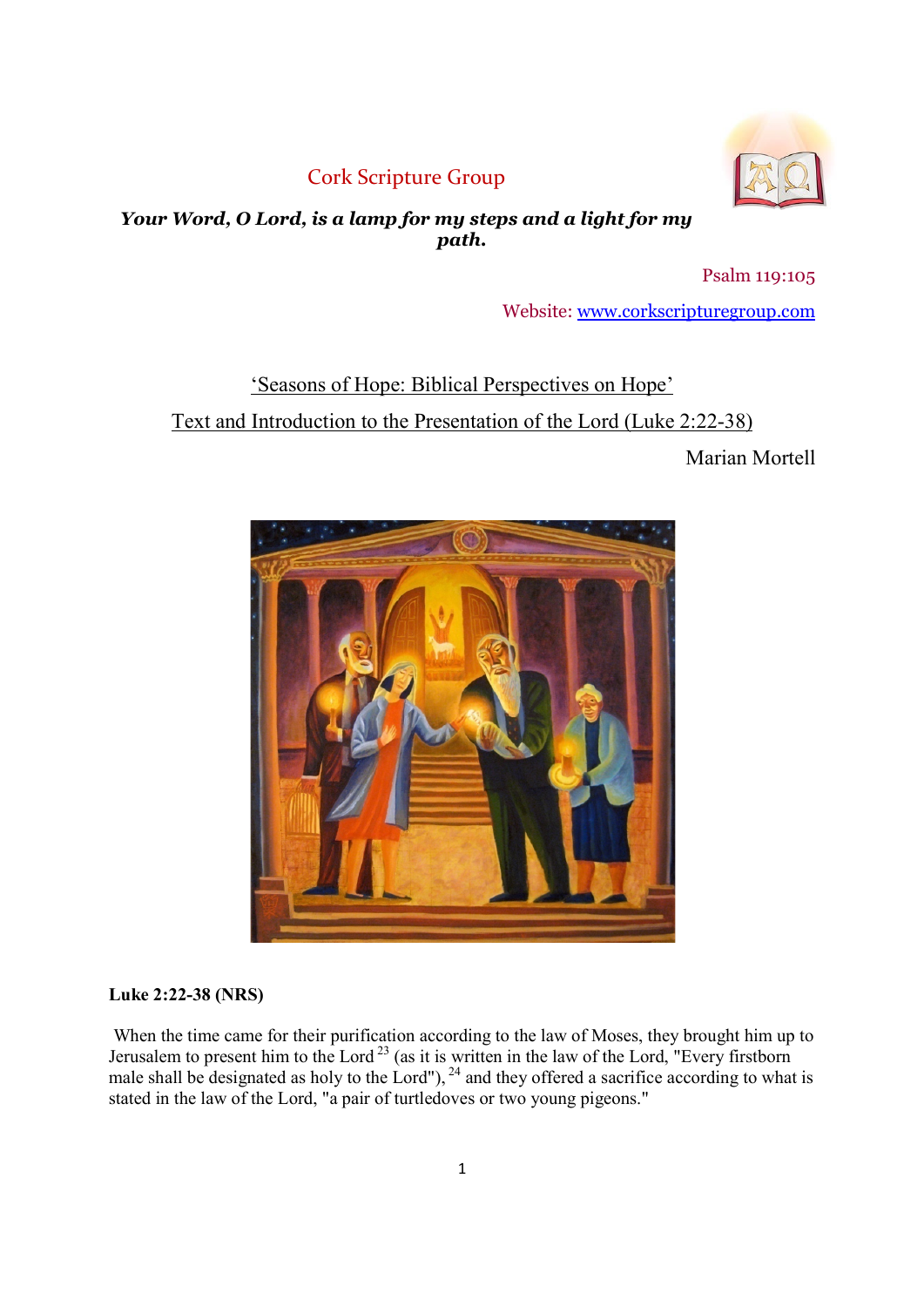$25$  Now there was a man in Jerusalem whose name was Simeon; this man was righteous and devout, looking forward to the consolation of Israel, and the Holy Spirit rested on him.<sup>26</sup> It had been revealed to him by the Holy Spirit that he would not see death before he had seen the Lord's Messiah.<sup>27</sup> Guided by the Spirit, Simeon came into the temple; and when the parents brought in the child Jesus, to do for him what was customary under the law,  $^{28}$  Simeon took him in his arms and praised God, saying,

 $29$  "Master, now you are dismissing your servant in peace, according to your word;  $30$  for my eyes have seen your salvation,  $31$  which you have prepared in the presence of all peoples,  $32$  a light for revelation to the Gentiles and for glory to your people Israel."

 $33$  And the child's father and mother were amazed at what was being said about him.  $34$  Then Simeon blessed them and said to his mother Mary, "This child is destined for the falling and the rising of many in Israel, and to be a sign that will be opposed  $35$  so that the inner thoughts of many will be revealed-- and a sword will pierce your own soul too."

 $36$  There was also a prophet, Anna the daughter of Phanuel, of the tribe of Asher. She was of a great age, having lived with her husband seven years after her marriage,  $37$  then as a widow to the age of eighty-four. She never left the temple but worshiped there with fasting and prayer night and day.<sup>38</sup> At that moment she came, and began to praise God and to speak about the child to all who were looking for the redemption of Jerusalem.

# Some background on the text:

#### Situating it in the Gospel

The Presentation takes place forty days after the birth of Jesus. In Luke's Gospel, we have already heard the story of the annunciation to Zechariah, the annunciation to Mary, her visit to Elizabeth where she prays the Magnificat, the birth of John the Baptist and Zechariah's praying of the Benedictus. Mary and Joseph go to Bethlehem, because of the census that had been called by the emperor, and Jesus is born there. His birth is announced by the sound of angels glorifying God as well as the visit of humble shepherds. Eight days after his birth, he is circumcised and named. Then, 40 days after his birth, the family travel the 5 miles from Bethlehem to Jerusalem to go to the Temple for the Presentation.

Remember as well that in Luke's Gospel, we haven't heard about the slaughter of the innocents, the visit of the Magi or the flight into Egypt. They are only in Matthew's Gospel.

# The importance of the Temple

Luke's Gospel begins and ends in the Temple. When we first meet Zechariah he is offering incense in the sanctuary of the Lord, a duty that only fell to priests once in their lifetimes, and the final scene shows the disciples continually blessing God in the Temple as they await the coming of the Holy Spirit. So, by highlighting that this scene takes place in the Temple, its importance is emphasised.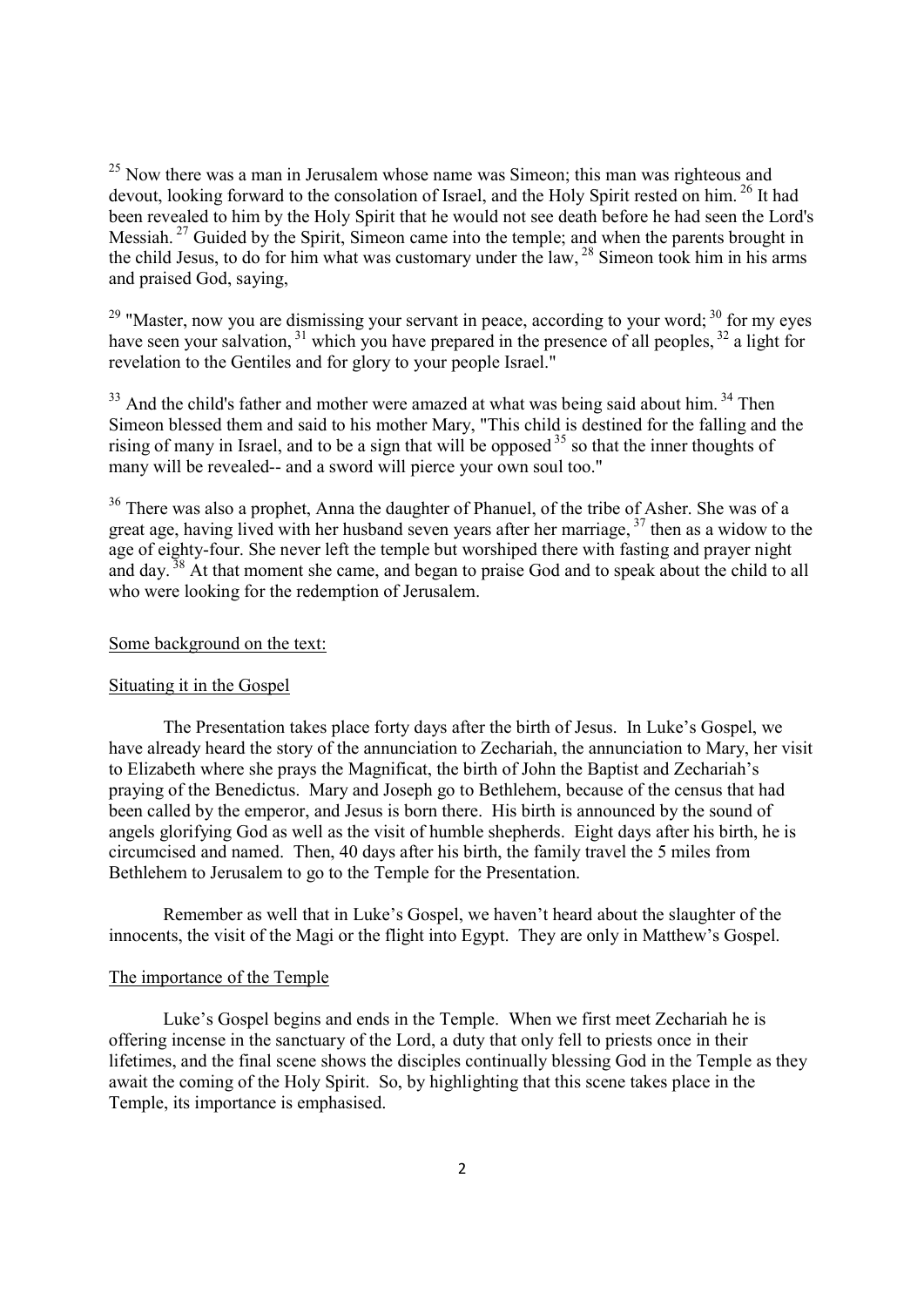We are told five times in the course of this passage that Mary and Joseph are here to fulfill the Law of the Lord (2:22, 23, 24, 27, 39), in other words they are law-abiding Jews.

## Their reason for going to the Temple

Luke confuses two different rituals here: Mary's purification and the presentation of the first-born to the Lord. Jewish law specified that 40 days after the birth of a male child and 80 days after that of a female, the mother had to undergo purification (Lev 12:2-8). Wealthy people had to offer a lamb for sacrifice while the poor could bring two pigeons or turtle doves. It was only after this that the woman was considered ritually clean and could touch anything holy. The old ritual of 'churching' in the Catholic Church probably had its roots in this idea that women had to be ritually cleansed after childbirth.

The second ritual concerns the offering of the first-born to the Lord. During the Passover, the Lord spared the first-born of the Israelites when all the first born male children of the Egyptians were killed and so Exodus 13:2, 12 states that every first-born male belongs to the Lord. When a hereditary priesthood was established, boys could be redeemed from priestly service by the payment of 5 silver shekels.

Some commentators say that since Luke was a Gentile, he did not understand the rituals and mixed up the two of them but others make the very interesting point that Luke wanted to show the Jesus was consecrated to the Lord and so did not need to be redeemed or ransomed and therefore he focused on the presentation rather than Mary's purification.

The story of the presentation is very similar to the Old Testament story of Hannah bringing her son, Samuel, to the Temple to consecrate him to the Lord (1 Sam 1:24-28).

# Upright people

Simeon is described as 'upright, righteous or law-abiding.' That same word is also used about Elizabeth and Zechariah and Joseph of Arimathea, all of whom obey the law of the Lord. When Jesus dies on the cross, the centurion also describes Jesus as an 'upright' man.

# Simeon and Anna

Throughout his Gospel, Luke often has parallel stories of men and women. Some commentators say that it is to show equality between men and women. However, when the characters or stories are put side by side, we can learn far more about what is happening by comparing and contrasting the two. Here Simeon and Anna have much in common but they also throw further light on different aspects of the story.

# Simeon's Prayer

Seán's presentation a few weeks ago focused on Second Isaiah and its message of hope. Much of Simeon's prayer draws on Second Isaiah. Here are some examples: